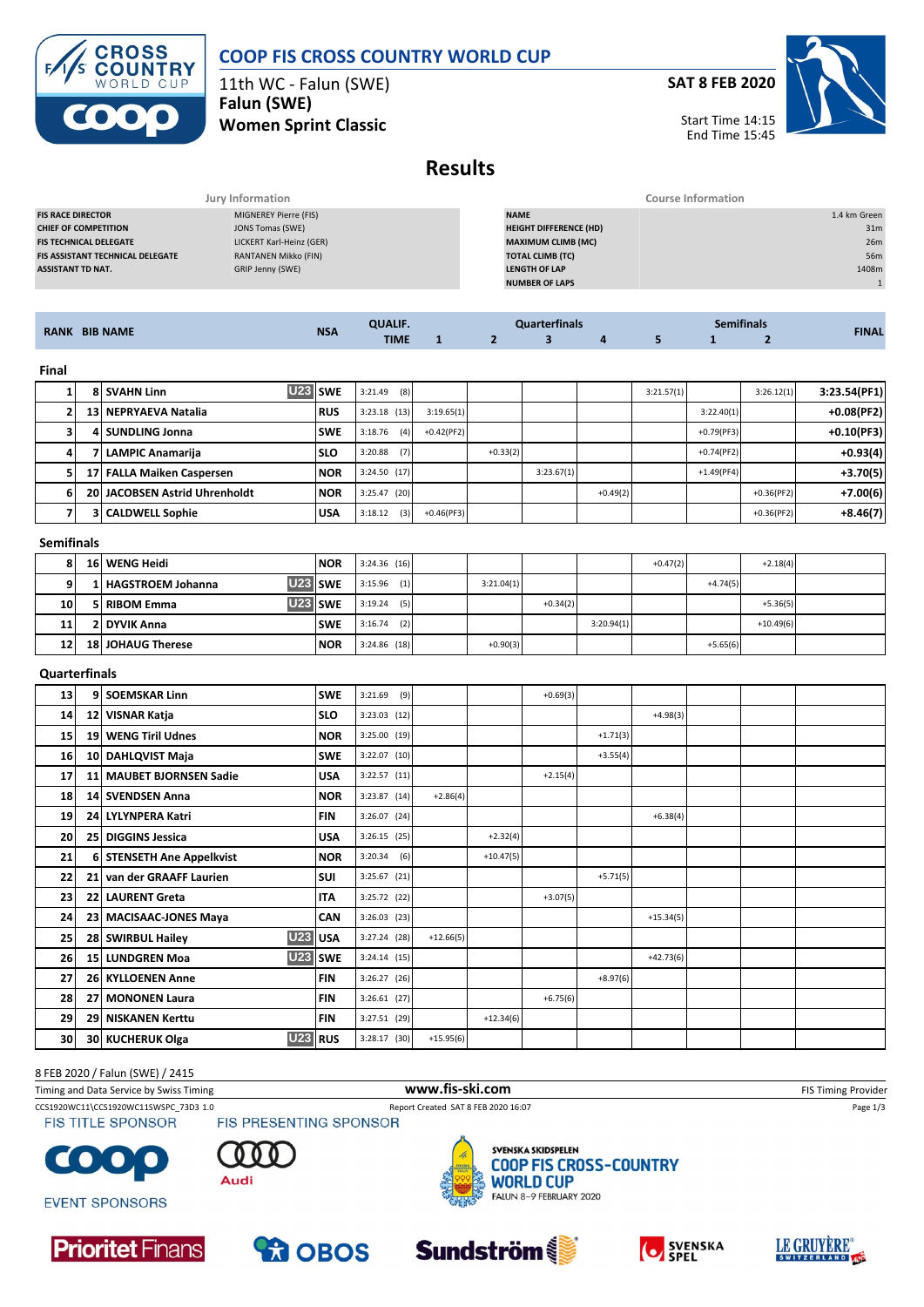

### **COOP FIS CROSS COUNTRY WORLD CUP**

11th WC - Falun (SWE) **Falun (SWE) Women Sprint Classic**

**SAT 8 FEB 2020**



Start Time 14:15 End Time 15:45

## **Results**

| <b>RANK BIB NAME</b> |                                       | <b>NSA</b>          | <b>QUALIF.</b> | <b>Quarterfinals</b> |                |                         |          | <b>Semifinals</b> |              |                | <b>FINAL</b> |
|----------------------|---------------------------------------|---------------------|----------------|----------------------|----------------|-------------------------|----------|-------------------|--------------|----------------|--------------|
|                      |                                       |                     | <b>TIME</b>    | $\mathbf{1}$         | 2 <sup>2</sup> | $\overline{\mathbf{3}}$ | $4 \sim$ | 5 <sup>1</sup>    | $\mathbf{1}$ | $\overline{2}$ |              |
|                      | Qualification                         |                     |                |                      |                |                         |          |                   |              |                |              |
| 31                   | <b>MATVEEVA Natalia</b>               | <b>RUS</b>          | $3:29.23$ (31) |                      |                |                         |          |                   |              |                |              |
| 32                   | <b>MYHRE Julie</b>                    | <b>NOR</b>          | 3:29.48 (32)   |                      |                |                         |          |                   |              |                |              |
| 33                   | <b>NORDSTROEM Maria</b>               | <b>SWE</b>          | $3:30.08$ (33) |                      |                |                         |          |                   |              |                |              |
| 34                   | <b>PERSSON Alicia</b>                 | U23 SWE             | $3:31.81$ (34) |                      |                |                         |          |                   |              |                |              |
| 35                   | <b>MATINTALO Johanna</b>              | <b>FIN</b>          | 3:32.48 (35)   |                      |                |                         |          |                   |              |                |              |
| 36                   | <b>MOLANDER KRISTIANSEN Moa</b>       | <b>SWE</b>          | 3:32.90 (36)   |                      |                |                         |          |                   |              |                |              |
| 37                   | <b>BEATTY Dahria</b>                  | <b>CAN</b>          | 3:32.99 (37)   |                      |                |                         |          |                   |              |                |              |
| 38                   | <b>OEBERG Jennie</b>                  | <b>SWE</b>          | 3:33.31 (38)   |                      |                |                         |          |                   |              |                |              |
| 39                   | <b>SETTLIN Evelina</b>                | <b>SWE</b>          | 3:33.94 (39)   |                      |                |                         |          |                   |              |                |              |
| 40                   | <b>U23</b><br><b>CHI Chunxue</b>      | <b>CHN</b>          | $3:34.82$ (40) |                      |                |                         |          |                   |              |                |              |
| 41                   | <b>SERONOSOVA Polina</b>              | <b>BLR</b>          | 3:35.29 (41)   |                      |                |                         |          |                   |              |                |              |
| 42                   | <b>MA Qinghua</b>                     | <b>CHN</b>          | 3:38.22 (42)   |                      |                |                         |          |                   |              |                |              |
| 43                   | <b>BROWNE Cendrine</b>                | <b>CAN</b>          | 3:38.92 (43)   |                      |                |                         |          |                   |              |                |              |
| 44                   | <b>HYNCICOVA Petra</b>                | <b>CZE</b>          | 3:39.13(44)    |                      |                |                         |          |                   |              |                |              |
| 45                   | <b>SHEVCHENKO Anna</b>                | <b>KAZ</b>          | 3:39.38 (45)   |                      |                |                         |          |                   |              |                |              |
| 46                   | <b>SONNESYN Alayna</b>                | <b>USA</b>          | 3:39.41(46)    |                      |                |                         |          |                   |              |                |              |
| 47                   | <b>PATTERSON Caitlin</b>              | <b>USA</b>          | 3:39.46 (47)   |                      |                |                         |          |                   |              |                |              |
| 48                   | <b>U23</b><br><b>WEAVER Katherine</b> | <b>CAN</b>          | 3:39.58 (48)   |                      |                |                         |          |                   |              |                |              |
| 49                   | LI Xin                                | <b>CHN</b>          | $3:40.10$ (49) |                      |                |                         |          |                   |              |                |              |
| 50                   | RYAZHKO Darya                         | <b>KAZ</b>          | $3:40.41$ (50) |                      |                |                         |          |                   |              |                |              |
| 51                   | <b>OLSSON Moa</b>                     | U <sub>23</sub> SWE | $3:40.86$ (51) |                      |                |                         |          |                   |              |                |              |
| 52                   | <b>BYKOVA Irina</b>                   | KAZ                 | 3:45.33 (52)   |                      |                |                         |          |                   |              |                |              |
| 53                   | <b>BAANGMAN Tilde</b>                 | <b>U23</b> SWE      | 3:47.04 (53)   |                      |                |                         |          |                   |              |                |              |
| 54                   | <b>MANDRIKA Olga</b>                  | <b>KAZ</b>          | 3:48.06 (54)   |                      |                |                         |          |                   |              |                |              |

#### **Jury Decision**

|                | Verbal Warning - Technique violation                 |                                        |                                                                                                                                                                                              |                          |               |            |            |            |            |  |  |
|----------------|------------------------------------------------------|----------------------------------------|----------------------------------------------------------------------------------------------------------------------------------------------------------------------------------------------|--------------------------|---------------|------------|------------|------------|------------|--|--|
|                | RIBOM Emma<br><b>HAGSTROEM Johanna</b><br>DYVIK Anna | <b>SWE</b><br><b>SWE</b><br><b>SWE</b> | ICR 343.8 - Using skating technique in classical competition<br>ICR 343.8 - Using skating technique in classical competition<br>ICR 343.8 - Using skating technique in classical competition |                          |               |            |            |            |            |  |  |
|                | Yellow card - Technique violation                    |                                        |                                                                                                                                                                                              |                          |               |            |            |            |            |  |  |
|                | SONNESYN Alayna                                      | <b>USA</b>                             | ICR 343.8 - Using skating technique in classical competition                                                                                                                                 |                          |               |            |            |            |            |  |  |
|                |                                                      |                                        |                                                                                                                                                                                              |                          |               |            |            |            |            |  |  |
| <b>WEATHER</b> | <b>SNOW CONDITION</b>                                |                                        | <b>TEMPERATURES</b>                                                                                                                                                                          | <b>COMPETITORS / NSA</b> |               |            |            |            |            |  |  |
|                |                                                      | <b>AIR</b>                             | SNOW                                                                                                                                                                                         | <b>ENTRIES</b>           | <b>RANKED</b> | <b>DNF</b> | <b>DSQ</b> | <b>DQB</b> | <b>LAP</b> |  |  |

Mostly cloudy | Packed | 2.6°C | -0.6°C | 54 / 13 | 0 / 0 | 0 / 0 | 0 / 0 | 0 / 0

8 FEB 2020 / Falun (SWE) / 2415

| Timing and Data Service by Swiss Timing                           |                               | www.fis-ski.com                                                                                                   |                  | <b>FIS Timing Provider</b>   |  |  |
|-------------------------------------------------------------------|-------------------------------|-------------------------------------------------------------------------------------------------------------------|------------------|------------------------------|--|--|
| CCS1920WC11\CCS1920WC11SWSPC 73D3 1.0<br><b>FIS TITLE SPONSOR</b> | <b>FIS PRESENTING SPONSOR</b> | Report Created SAT 8 FEB 2020 16:07                                                                               |                  | Page 2/3                     |  |  |
| <b>COOO</b><br><b>EVENT SPONSORS</b>                              | Audi                          | SVENSKA SKIDSPELEN<br><b>COOP FIS CROSS-COUNTRY</b><br><b>SARA</b><br><b>WORLD CUP</b><br>FALUN 8-9 FEBRUARY 2020 |                  |                              |  |  |
| <b>Prioritet</b> Finans                                           | <b>PROBOS</b>                 | <b>Sundström</b>                                                                                                  | <b>O</b> SVENSKA | LE GRUYÈRE<br>SWITZERLAND 10 |  |  |